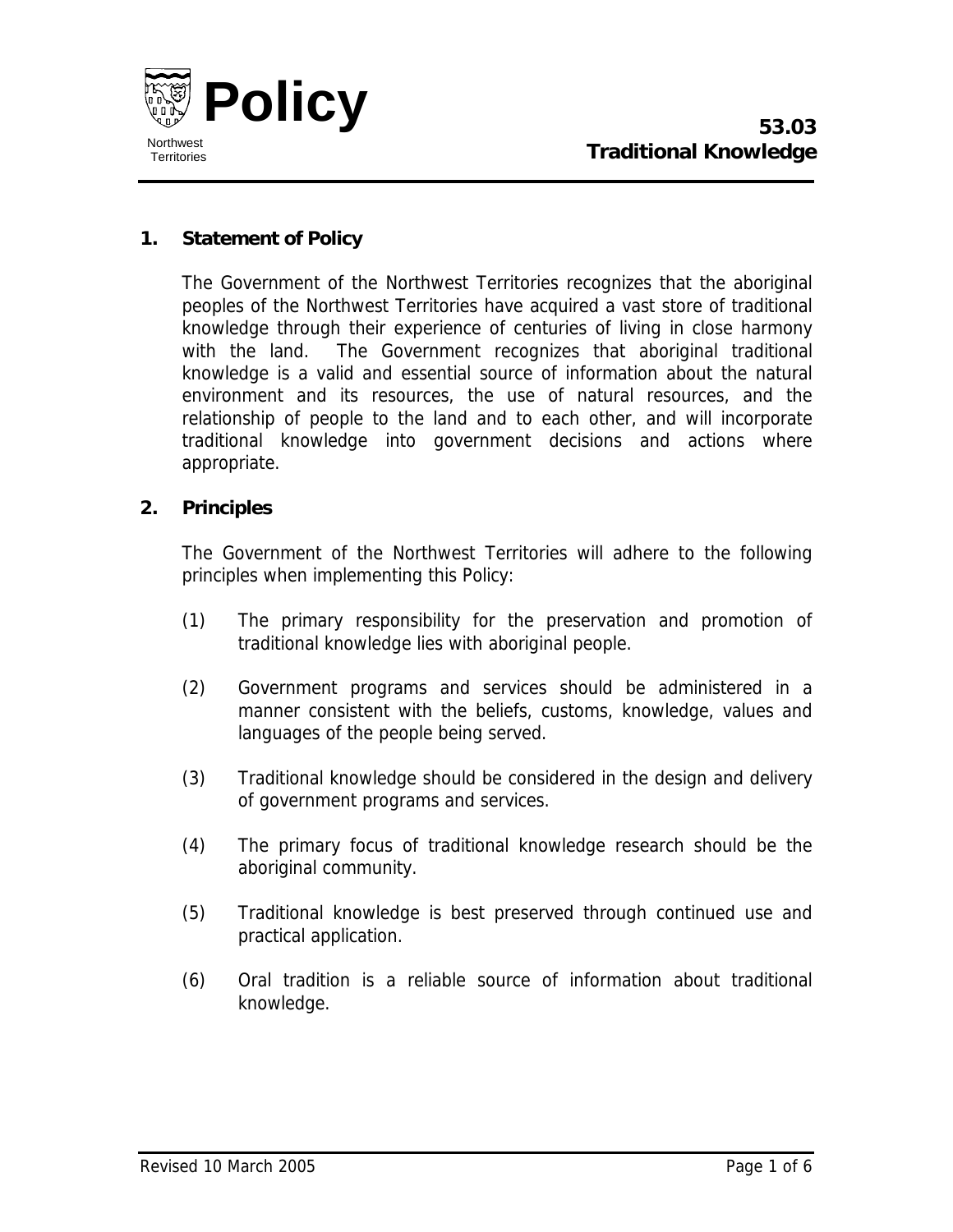

# **3. Scope**

This Policy applies to all departments, agencies and employees of the Government of the Northwest Territories.

### **4. Definitions**

The following terms apply to this Policy:

Aboriginal cultural organization - any local, regional or territorial organization, which promotes aboriginal culture in the Northwest Territories.

Research Institute - includes universities, research associations affiliated with universities and government-sponsored research organizations.

Traditional knowledge - knowledge and values, which have been acquired through experience, observation, from the land or from spiritual teachings, and handed down from one generation to another.

### **5. Authority and Accountability**

(1) General

This Policy is issued under the authority of the Executive Council. The authority to make exceptions and approve revisions to this Policy rests with the Executive Council. Authority and accountability is further defined as follows:

(a) Minister

The Minister of Environment and Natural Resources (the Minister) is accountable to the Executive Council for the implementation of this Policy.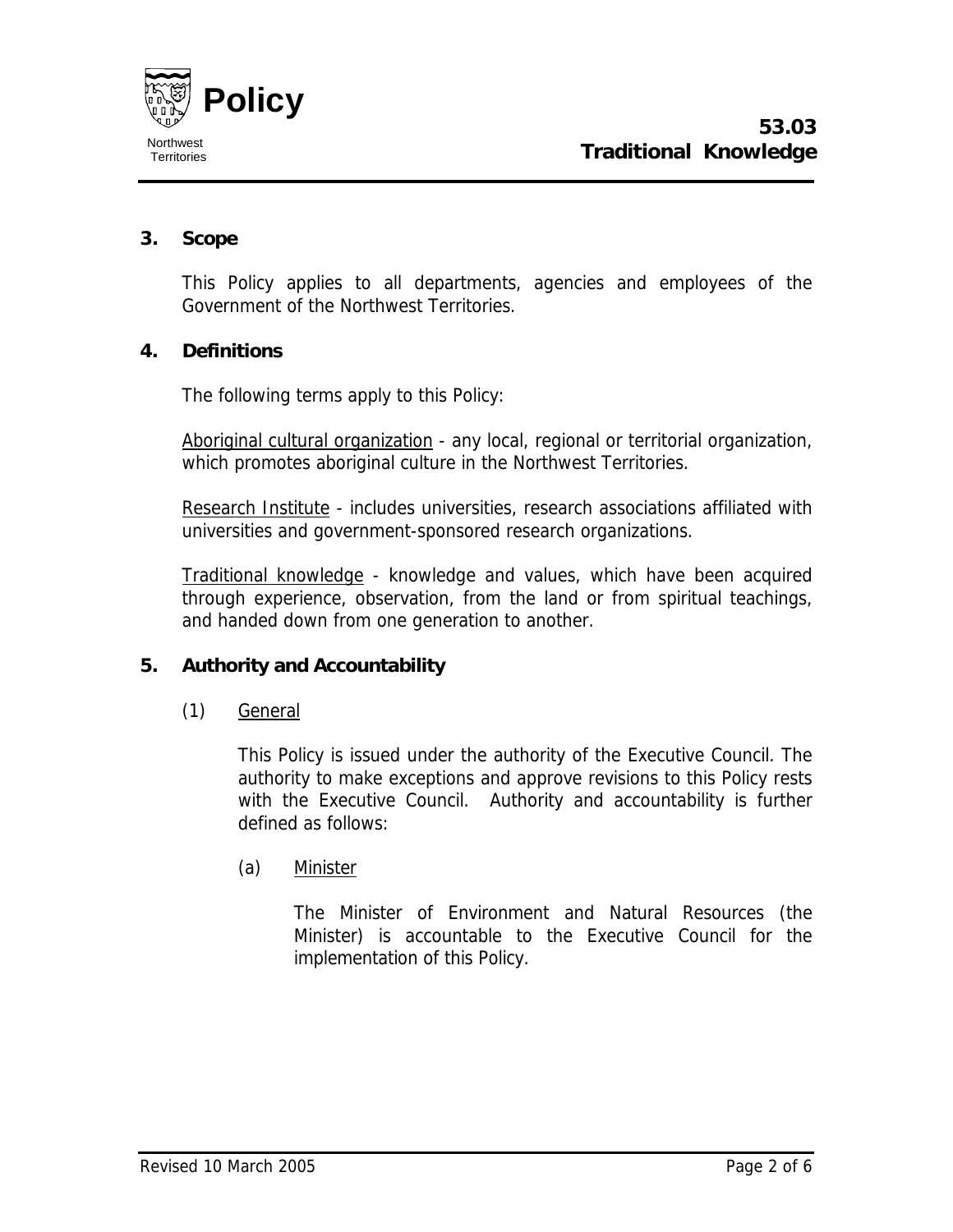

## (b) Deputy Minister

The Deputy Minister of Environment and Natural Resources (the Deputy Minister) is accountable to the Minister and responsible to the Minister for the administration of this Policy.

### (2) Specific

(a) Executive Council

The Executive Council may approve government-wide traditional knowledge initiatives.

(b) Ministers

Ministers will:

- (i) consider recommendations from communities and aboriginal cultural organizations regarding the incorporation of traditional knowledge into the design and delivery of government programs and take action as appropriate; and
- (ii) respond to requests for in-kind support from nongovernmental organizations.
- (c) Minister of Environment and Natural Resources

The Minister of Environment and Natural Resources will:

(i) co-ordinate Government of the Northwest Territories traditional knowledge initiatives approved by the Executive Council; and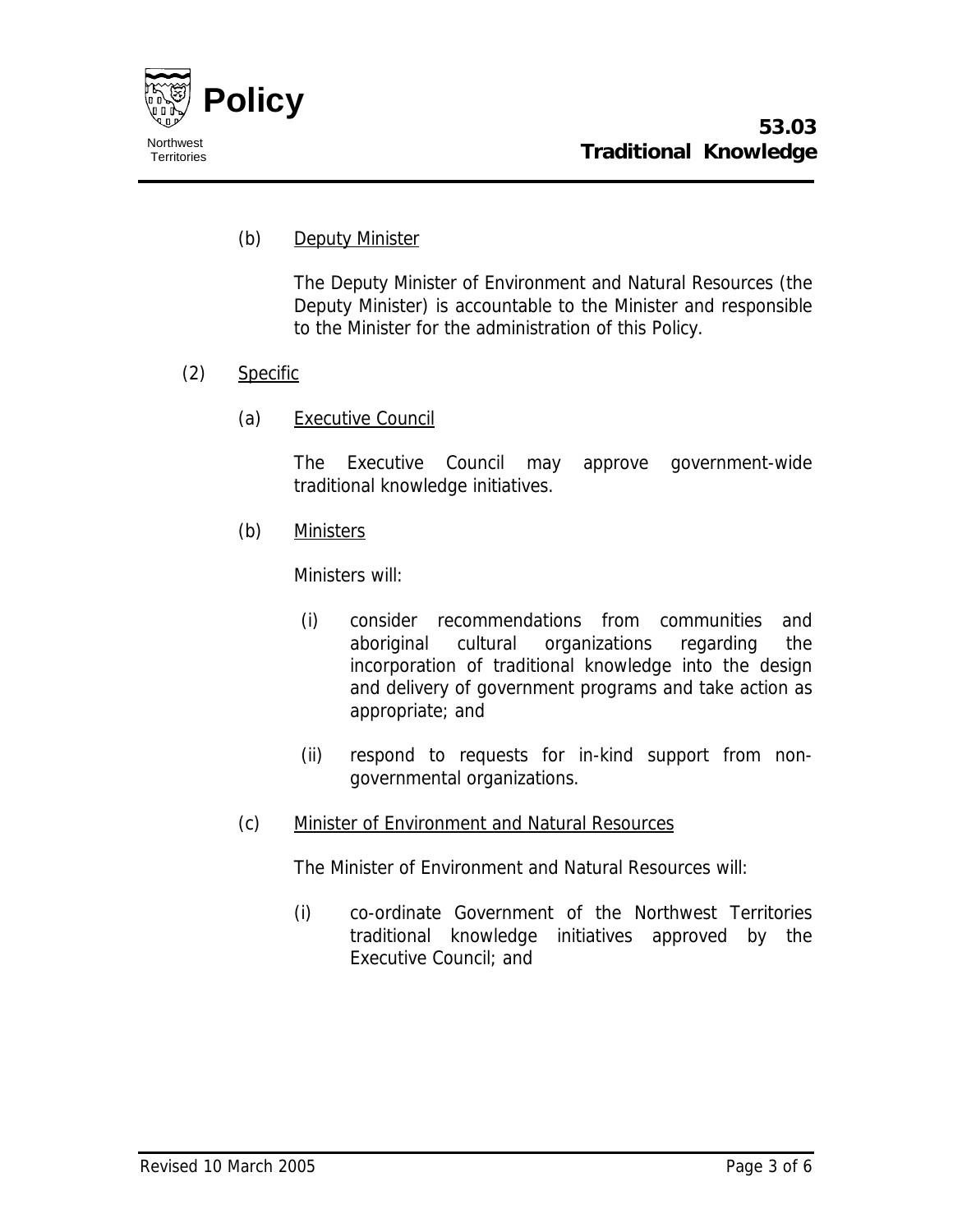

- (ii) ensure that traditional knowledge about the natural environment is taken into consideration in all environmental management actions and decisions of the government.
- (d) Deputy Ministers

Deputy Ministers will:

- (i) assign responsibility for traditional knowledge coordination within their departments;
- (ii) identify program areas where the study or application of traditional knowledge is appropriate;
- (iii) make recommendations to Ministers with regard to the incorporation of traditional knowledge into the design and delivery of programs; and
- (iv) make recommendations to Ministers with regard to requests for in-kind support from non-governmental organizations.
- (e) Deputy Minister of Environment and Natural Resources

The Deputy Minister of Environment and Natural Resources will, in consultation with other Deputy Ministers, co-ordinate the implementation of government-wide traditional knowledge initiatives.

(f) Traditional Knowledge Co-ordinators

Traditional knowledge co-ordinators, at the direction of the Deputy Ministers, will:

(i) monitor traditional knowledge projects, studies and other initiatives relevant to the program areas of their departments;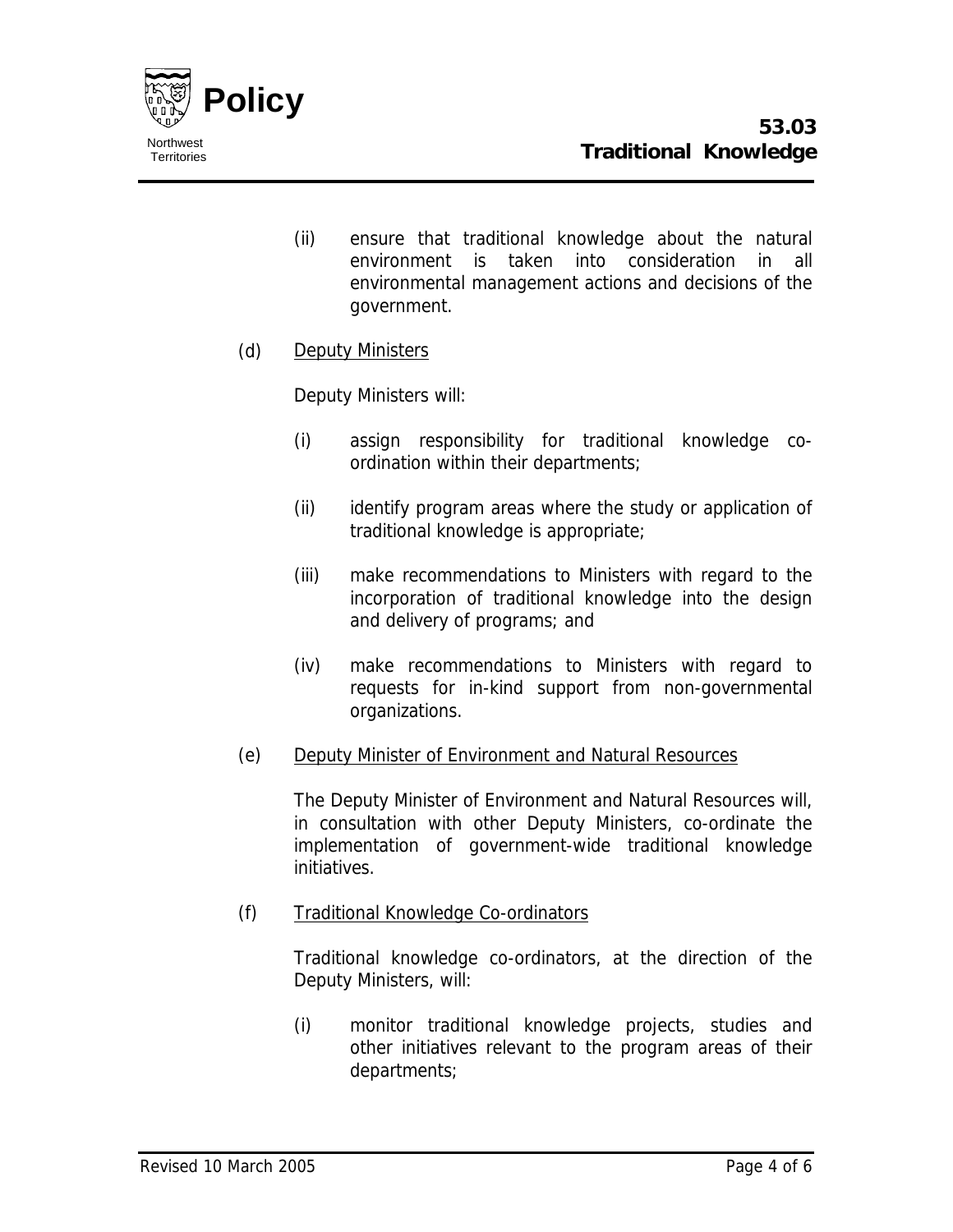

- (ii) participate in the on-going exchange of information about traditional knowledge research and developments;
- (iii) provide support upon request to communities, aboriginal cultural organizations and research institutions conducting traditional knowledge studies or projects, as time and resources permit; and
- (iv) identify areas where traditional knowledge could successfully be incorporated into the design or delivery of government programs.
- (g) Boards of Governors of the Public Colleges

The Boards of Governors of the Public Colleges will:

- (i) license all scientific research in the Northwest Territories in accordance with the *Scientists Act*;
- (ii) maintain a database of traditional knowledge research conducted in the Northwest Territories;
- (iii) promote and support the study, documentation and application of traditional knowledge; and
- (iv) pursue and support the development of traditional technology for economic development purposes.

# **6. Provisions**

### In-Kind Support to Non-Government Traditional Knowledge Initiatives

The Government may provide, upon request, in-kind support to communities, aboriginal cultural organizations and research institutions which wish to conduct studies or projects related to traditional knowledge in the Northwest Territories. Such support might include: providing information, assisting with literature reviews, assisting with program design, or assisting with access to government or non-government funding.